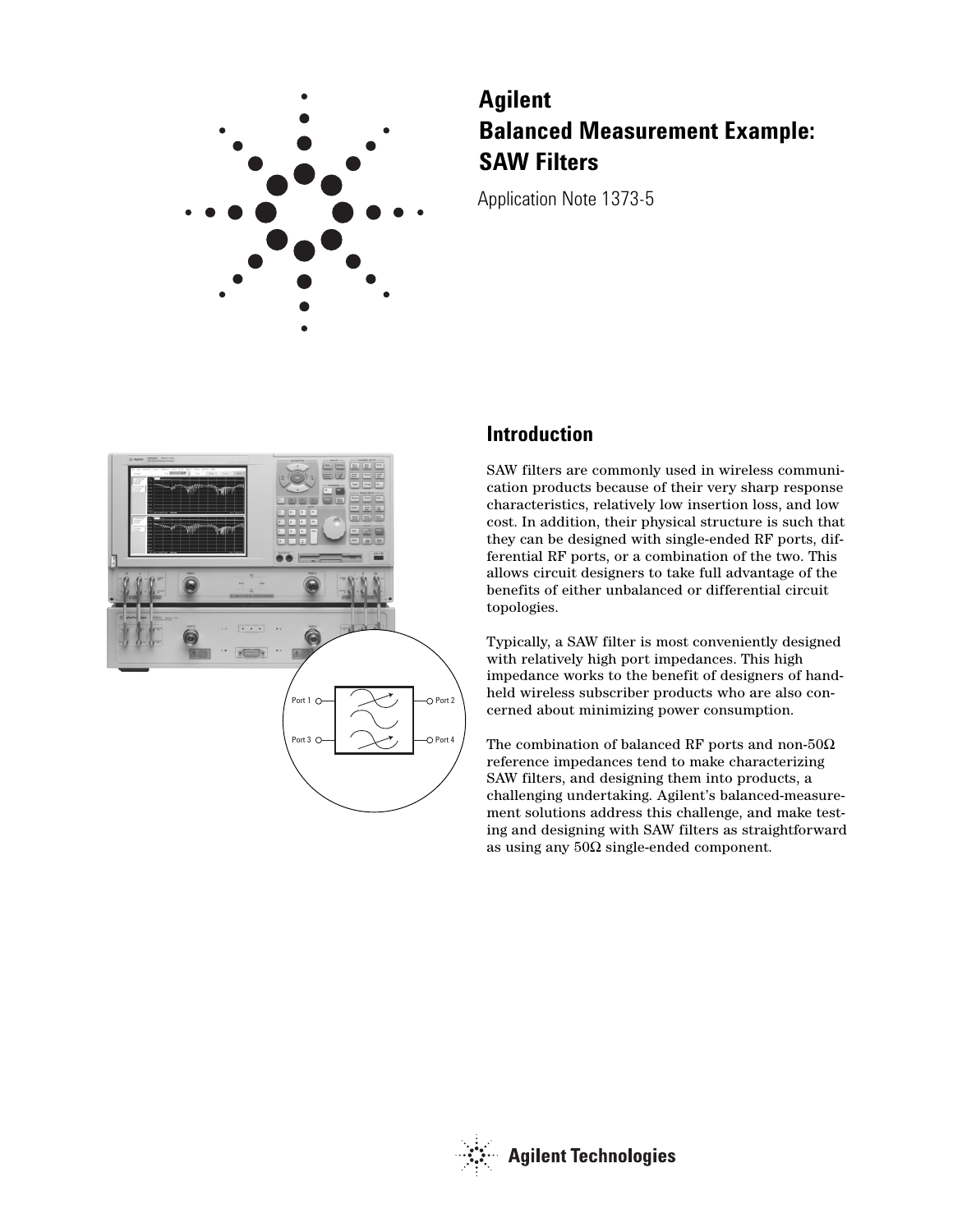## **Mixed-mode S-parameters**

Single-ended S-parameters do not adequately describe the performance of balanced devices because the circuit is electrically different depending on whether it has a single-ended stimulus or a differential stimulus. Therefore, using conventional singleended S-parameters to design differential circuits can lead to misleading and erroneous conclusions.

In addition to multiport single-ended S-parameters, Agilent balanced-measurement systems give the user the ability to examine the mixed-mode S-parameters. The mixed-mode S-parameters allow the two modes of propagation of a balanced device (differential and common) to be examined independently in both stimulus and response. This is best illustrated by examining measured data on actual devices.

### **Single-ended SAW filter S-parameters**

Consider a single-ended SAW filter with port definitions as shown in Figure 1.

One such device, by Sawtek, has port impedances of 700Ω differential on both balanced ports. The  $50\Omega$ single-ended S-parameters of this device are shown in Figure 2.

The reflection parameters show that the input impedances on each port are considerably higher than  $50\Omega$ , and slightly capacitive. The transmission parameters show the bandwidth of the filter and the shape of the skirts.

The first problem in examining this data is that the filter, designed for  $350\Omega$  terminations, is measured in a  $50\Omega$  system. Therefore, the transmission parameters include a considerable amount of mismatch loss in addition to ohmic loss.

Figure 3 shows data on the same device measured in a 350Ω system.

The  $350\Omega$  data now shows the reflections closer to the center of the Smith chart. The significant capacitive component to the impedance is clearly visible.

The transmission parameters now give the user a better idea of the filter characteristics since much of the return loss has been removed.

The change in terminating impedance has also affected the passband ripple and the rejection characteristics, as shown in Figure 4.



**Figure 1. Single-ended SAW filter**



**Figure 2. 50**Ω **Single-ended S-parameters of a 700**Ω **device**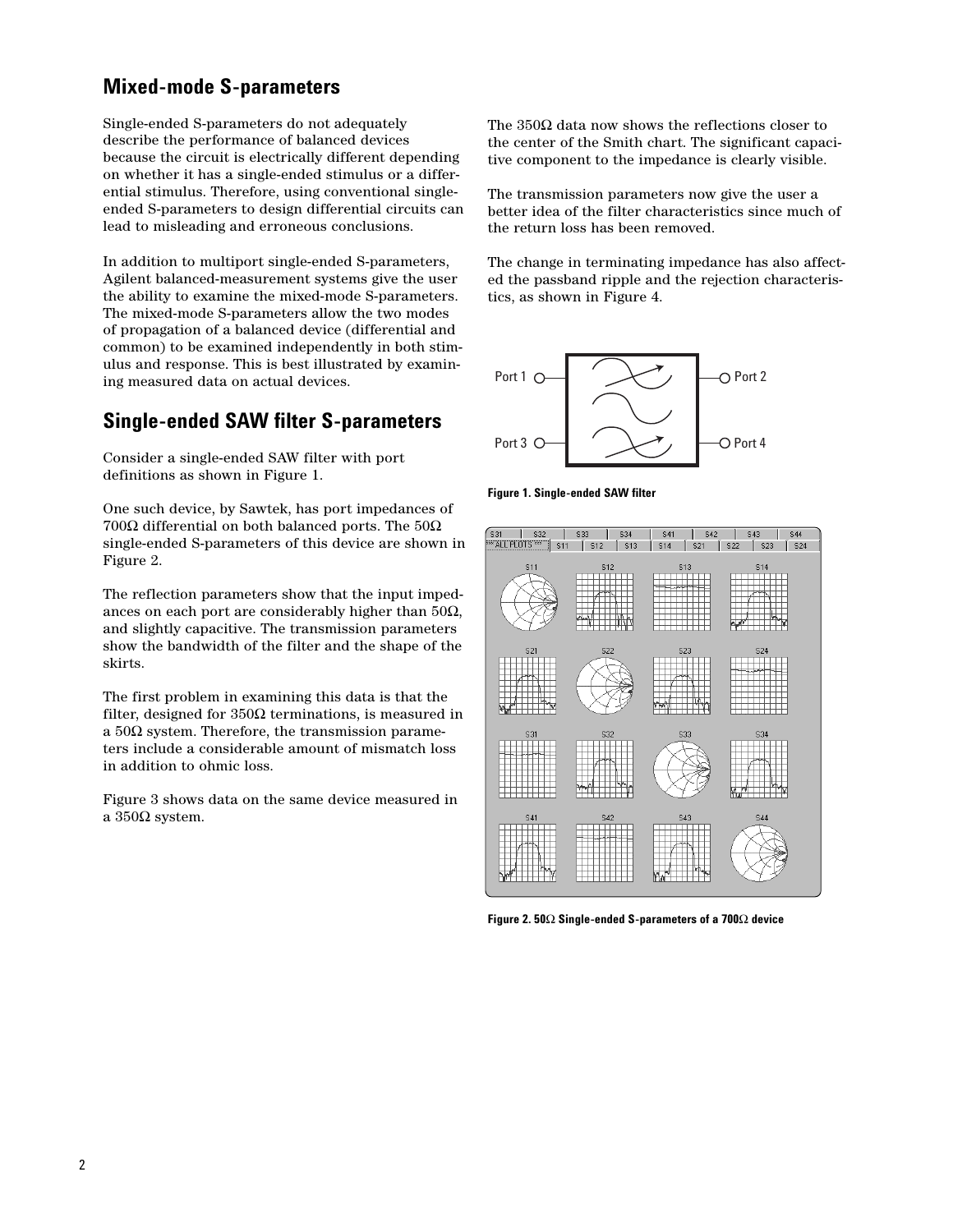

**Figure 3. 350**Ω **Single-ended S-parameters of a 700**Ω **device**



**Figure 4. Effect of terminating impedance change on passband ripple and rejection**

#### **Mixed-mode SAW filter S-parameters**

Since the SAW filter described earlier is driven with differential signals, the single-ended S-parameters are misleading. Therefore, we should consider the mixed-mode S-parameters of this device.

Figure 5 shows the mixed-mode S-parameter data on the same SAW filter examined in the single-ended S-parameter example in figure 3. This data has a 350Ω reference impedance on each terminal. Therefore, the differential-mode reference impedance is 700Ω, and the common-mode reference impedance is 175Ω.

The quadrant in the upper left corner shows the two-port differential stimulus/differential response characteristics. The input impedance at the center frequency of the passband is now in the center of the Smith chart, and there is no capacitive shift in the impedance as there is in the single-ended data. The output impedance shows similar characteristics. The differential match is different from the single-ended matches because the two sides of the balanced pairs are not isolated from each other.

The transmission characteristics now show the loss of this device when it is driven differentially. When inserted into a differential system, the data shows that the filter will have an insertion loss of about 8.9 dB. The single-ended transmission characteristics, by comparison, showed a loss of 14.5 dB.

The characteristics of the filter with a common-mode stimulus and a common-mode response are shown in the quadrant in the lower right. Both the input and output ports show a very high reflection (less than –0.1 dB return loss). As a result, the insertion loss is very high (greater than 60 dB). The ratio of the differential-mode gain to the common-mode gain gives the common-mode rejection of this device, which is greater than 50 dB in the passband as shown in figure 6.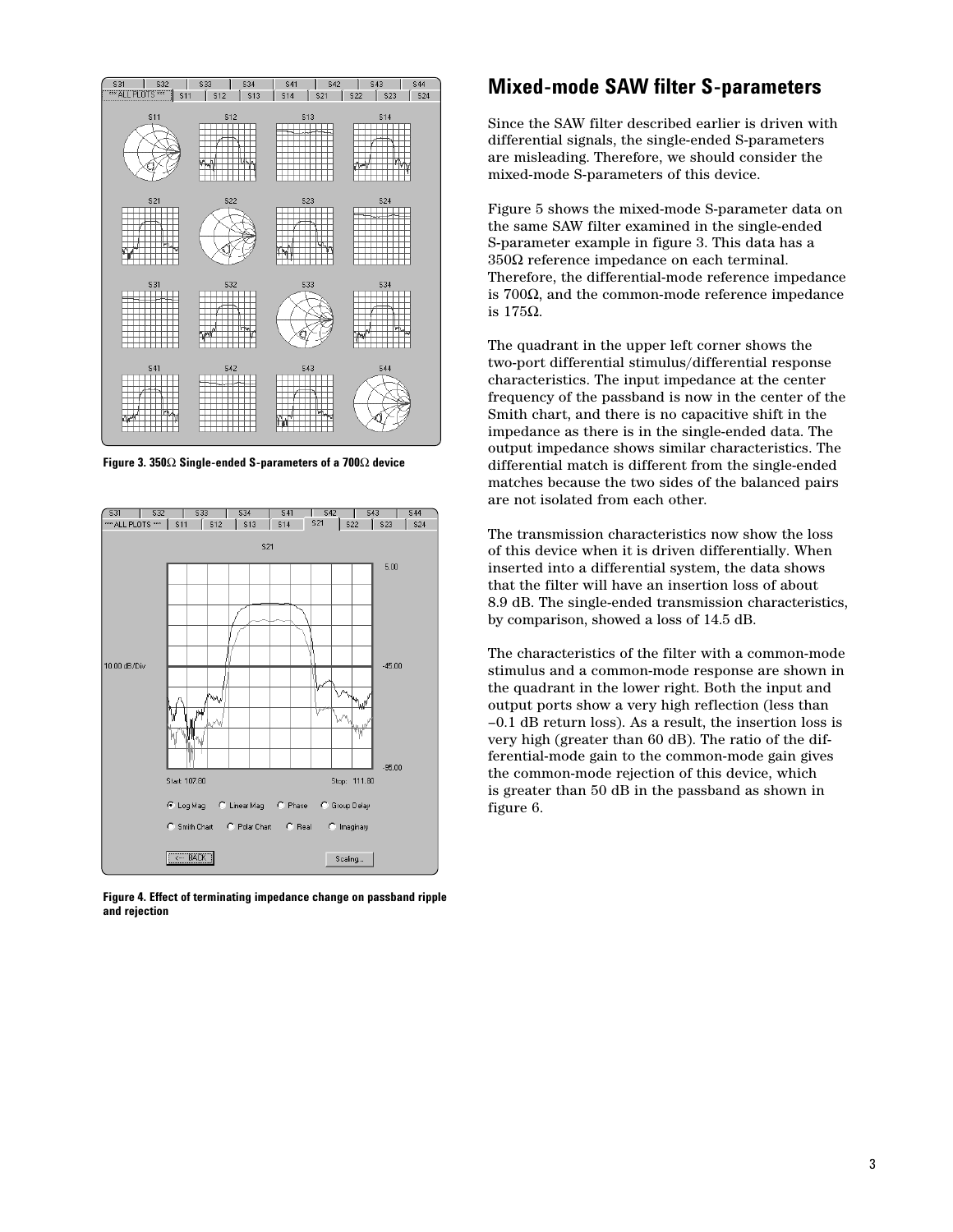

**Figure 5. Mixed-mode S-parameters of the 700**Ω **device**

The lower left quadrant and the upper right quadrant in Figure 5 show the mode-conversion performance of this device. All of these parameters are very small, indicating that this filter is extremely symmetrical.

If a differential signal is applied to the input of this filter, there will be a large differential output signal, and a very small common-mode output signal arising from the very good, yet imperfect, symmetry. The ratio of the magnitudes of these two components is greater than 25 dB, as shown in Figure 7. Therefore, very little common-mode signal is inadvertently generated in this device.



**Figure 6. Common-mode rejection ratio (CMRR) greater than 50 dB**



**Figure 7. Ratio of differential-mode output to common-mode output, with differential-mode stimulus**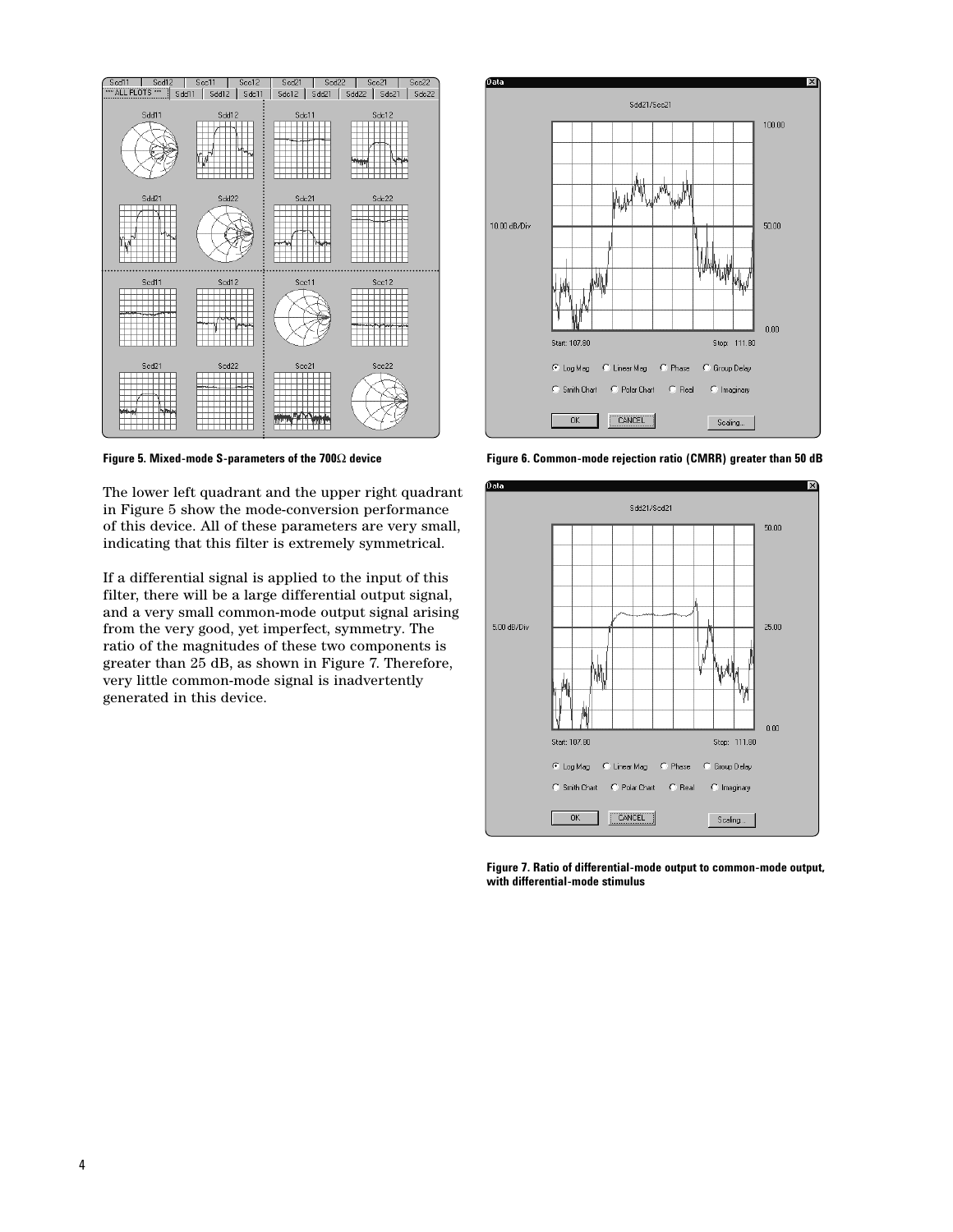### **Non-ideal SAW filter performance**

The previous example showed the characteristics of a SAW filter with excellent performance. Examining less ideal devices helps to illustrate the insight that Agilent's balanced-measurement systems can provide. The single-ended S-parameters of one such device are shown in Figure 8.

This device is designed for  $100\Omega$  differential on the input port, and 500Ω differential on the output port. The single-ended matches on the two input terminals are very different, and it is clear that there is a problem with the filter on port 3. The two output terminals look similar to each other, but since the filter is designed for 500Ω, the traces are near the edge of the Smith chart. The transmission characteristics also indicate the problem on port 3 since S23, S32, S34, and S43 all show excess insertion loss compared to the other transmission parameters.

As with the previous example, looking at the data in the proper impedance system brings the matches on the output terminals closer to the center of the Smith chart and reduces the insertion loss, as shown in Figure 9.

Finally, the mixed-mode data in Figure 10 needs to be considered. The differential-mode quadrant (upper left) of the mixed-mode S-parameter matrix shows that the input is not properly matched to  $100Ω$  differential, but is closer to  $40Ω + j15Ω$  because of the problem on port 3. The output is well matched to 500Ω differential, and the transmission characteristics can be seen in the SDD21 parameter.

The common-mode performance (lower right quadrant) shows a high reflection on the output port. The problem on the input port also shows up in the common-mode reflection at the input.



**Figure 8. Single-ended S-parameters**

| S31<br><b>S32</b><br><b>XXX ALL PLOTS XXX</b> | <b>S33</b><br>S34        | <b>S41</b><br><b>S42</b> | <b>S43</b><br><b>S44</b>               |
|-----------------------------------------------|--------------------------|--------------------------|----------------------------------------|
| <b>S11</b>                                    | <b>S13</b><br><b>S12</b> | <b>S14</b><br><b>S21</b> | <b>S22</b><br><b>S24</b><br><b>S23</b> |
| <b>S11</b>                                    | <b>S12</b>               | <b>S13</b>               | <b>S14</b>                             |
|                                               | л                        |                          | AN.                                    |
| <b>S21</b>                                    | <b>S22</b>               | <b>S23</b>               | <b>S24</b>                             |
|                                               | C                        |                          |                                        |
| <b>S31</b>                                    | <b>S32</b>               | <b>S33</b>               | <b>S34</b>                             |
|                                               |                          |                          |                                        |
| <b>S41</b>                                    | <b>S42</b>               | <b>S43</b>               | <b>S44</b>                             |
| ᄳ                                             |                          |                          | C.                                     |
|                                               |                          |                          |                                        |

**Figure 9. Insertion loss reduction**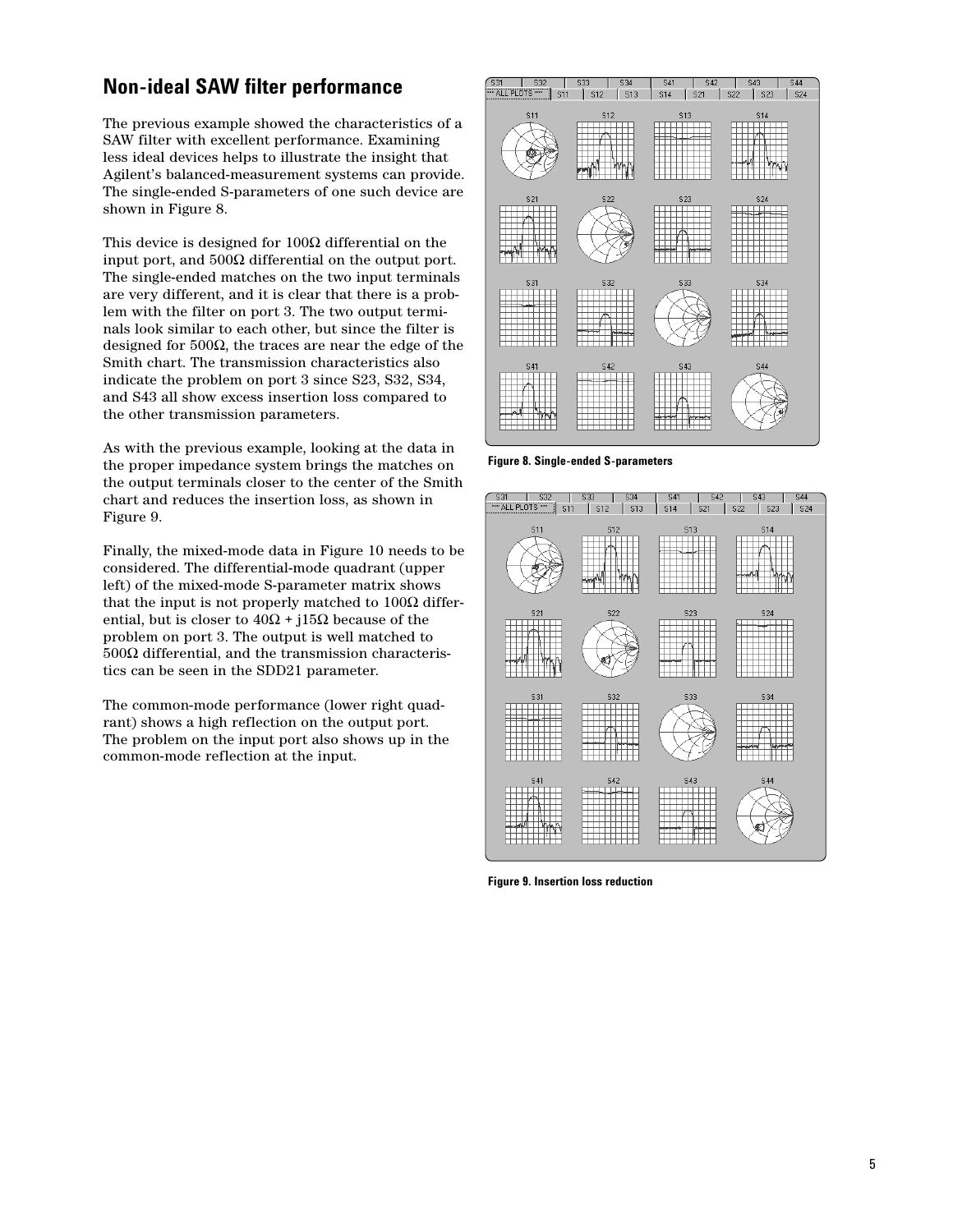By examining the mode-conversion quadrants we can begin to see the additional affects that this filter will have on system performance. With a differential stimulus at the input of the filter (lower left quadrant), the filter will cause a considerable amount of common-mode signal to be reflected back into the system as the parameter SCD11 shows. There is not a large common-mode component generated in forward transmission (SCD21), but in reverse transmission, the common-mode component will be almost as large as the differential-mode component.

With a common-mode stimulus on the filter input (upper right quadrant), there will be a large differential-mode signal reflecting back into the system. In forward transmission, a common-mode input will convert to a large differential-mode signal at the output of the filter. In the reverse direction, the common-to-differential mode conversion is very low.

Therefore, even though there is very little differentialto-common mode conversion in forward transmission, there is very high common-to-differential mode conversion in this direction. The common-to-differential mode conversion indicates a susceptibility of the system to EMI caused by this device.



**Figure 10. Mixed-mode data**

### **Conclusion**

These examples illustrate some of the benefits of Agilent's balanced-measurement systems. Some of the key features that are helpful in understanding the performance of a SAW filter include the ability to:

- Measure devices with multiple ports
- Define arbitrary reference impedance on each port
- View mixed-mode S-parameters
- Specify user-defined parameters

These features allow balanced devices such as SAW filters to be easily and comprehensively characterized and designed into high performance differential systems.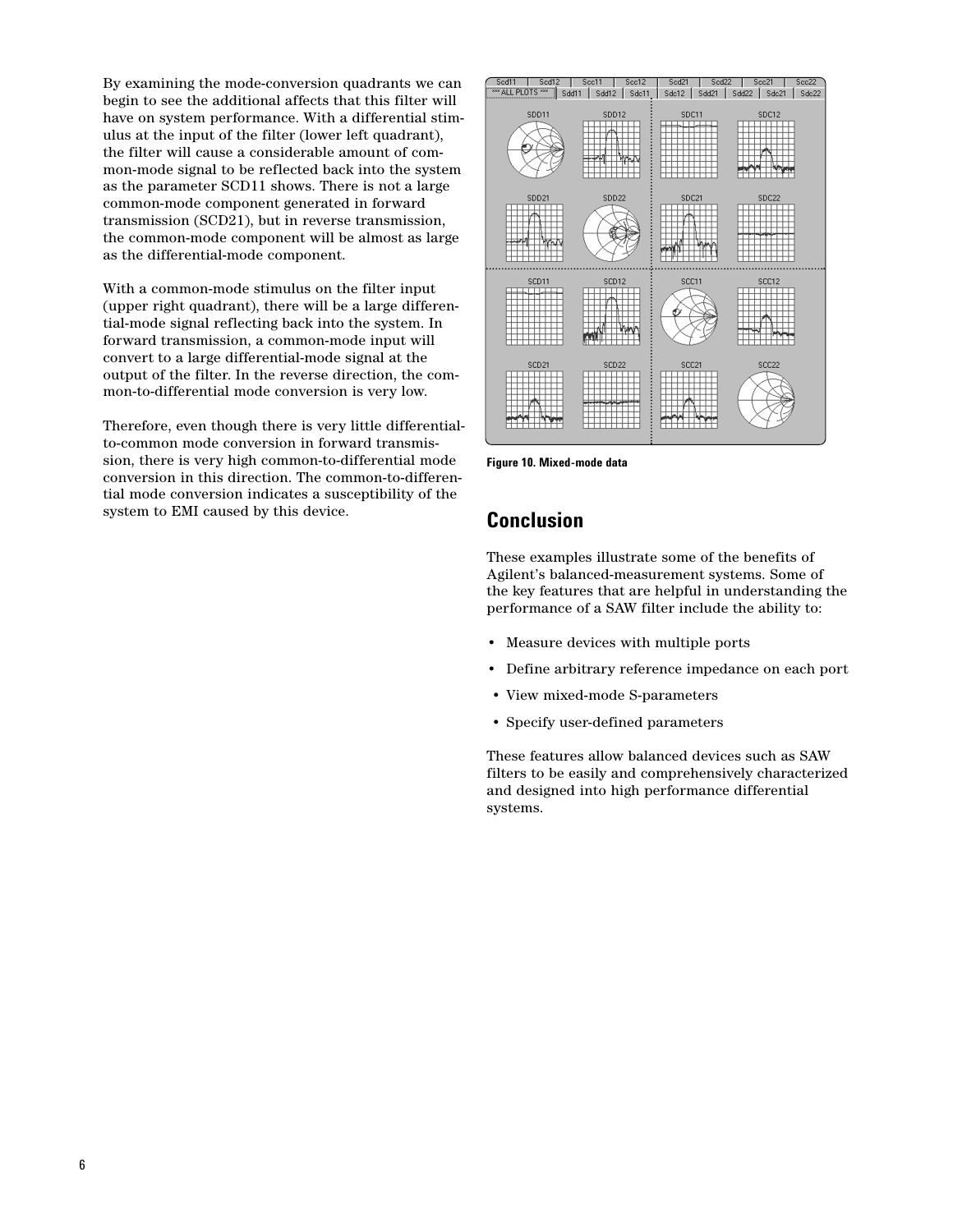### **Related literature**

*Agilent Balanced Measurement Example: Baluns, Application Note 1373-6,* literature number 5988-2924EN

*Agilent Balanced Measurement Example: Differential Amplifiers, Application Note 1373-7,* literature number 5988-2923EN

*Measurement Solutions for Balanced Components, Product Overview,* literature number 5988-2186EN

### **Key web resources**

For more information on Agilent's balanced solutions please visit:

#### **www.agilent.com/find/balanced**

Visit our component manufacturer industry area at:

#### **www.agilent.com/find/component\_test**